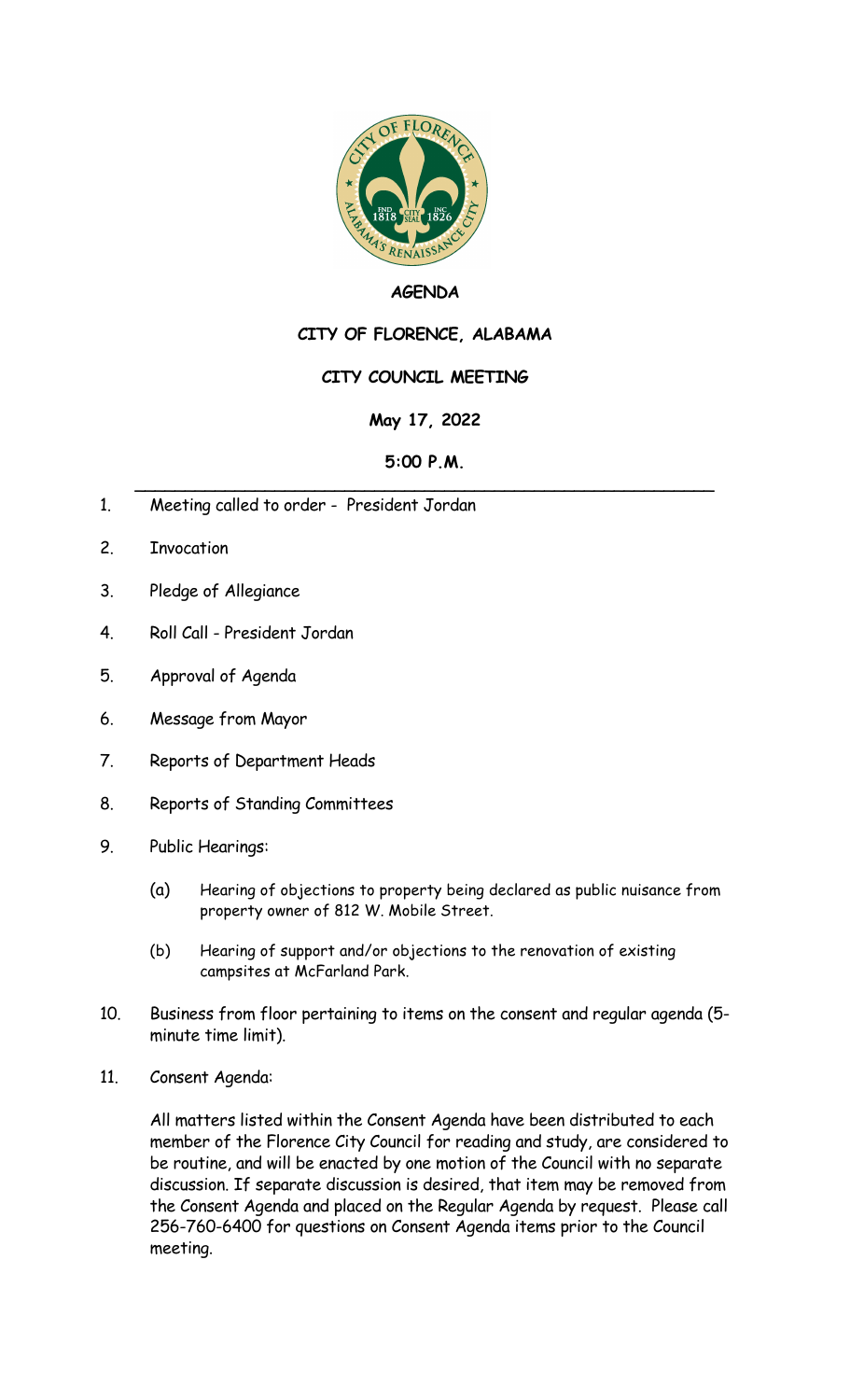- (a) Approval of minutes of the May 3, 2022, meeting.
- (b) Confirm payment of bills by the City Treasurer.
- (c) Resolution to approve a contract with Irons Electric Company, Inc., to provide labor, equipment, materials, and incidentals necessary to retrofit seventeen existing fluorescent light fixtures to LED fixtures, in the amount of \$2,250.00, to be expensed to Account [#1147-42200,](http://www.shoalsweb.com/agenda/05172211c.pdf) sponsored by Jeff Perkins.
- (d) Resolution to approve a contract with Shotcrete of America, LLC, to provide labor, equipment, materials, and incidentals necessary for the Creekwood Drainage Project, Woodstock Drive and Wedgewood Drive, in the amount of \$424,995.00, to be paid from budgeted funds, Account [#117-1071-48600,](http://www.shoalsweb.com/agenda/05172211d.pdf) sponsored by Bill Batson.
- (e) Resolution to approve an Agreement with CDG Engineers & Associates, Inc., to provide geotechnical engineering consultation for the remediation of the distress on Mars Hill Road, in the amount of \$25,500.00, to be paid from budgeted funds, Account [#110-954-48100,](http://www.shoalsweb.com/agenda/05172211e.pdf) sponsored by Bill Batson.
- (f) Resolution to approve a contract with Wisener, LLC, to provide right-ofway acquisition services including donation requests, and if necessary, appraisals and negotiations, for the Bradshaw Drive Sidewalk Project, in the amount of \$4,600.00, to be paid from budgeted funds, Account [#188-933-48500,](http://www.shoalsweb.com/agenda/05172211f.pdf) sponsored by Bill Batson.
- (g) Resolution to approve a contract with John Tyler Young, d/b/a John Tyler Young Design/Build, to provide labor, equipment, materials, and incidentals necessary to replace or repair wood thresholds and windowsills along the south interior courtyard wall, in the amount of \$1,500.00, to be paid from budgeted funds, Account [#266-43600,](http://www.shoalsweb.com/agenda/05172211g.pdf) sponsored by Libby Jordan.
- (h) Resolution to approve a contract with Irons Electric Company, Inc., to provide labor, equipment, materials, and incidentals necessary to provide necessary electrical services on an as needed basis for the Florence Building Department, to be paid according to a fee schedule from budgeted funds, Account #266-41810 Building [Maintenance,](http://www.shoalsweb.com/agenda/05172211h.pdf) sponsored by Gary Williamson.
- (i) Resolution to approve a contract with Bagby Elevator Company, Inc., to perform quarterly inspection and maintenance service on two hydraulic passenger elevators in the City [Hall/Municipal](http://www.shoalsweb.com/agenda/05172211i.pdf) Building for one year, in the amount of \$4,412.763, to be paid from budgeted funds, Account #266-41810 Building Maintenance, sponsored by Gary Williamson.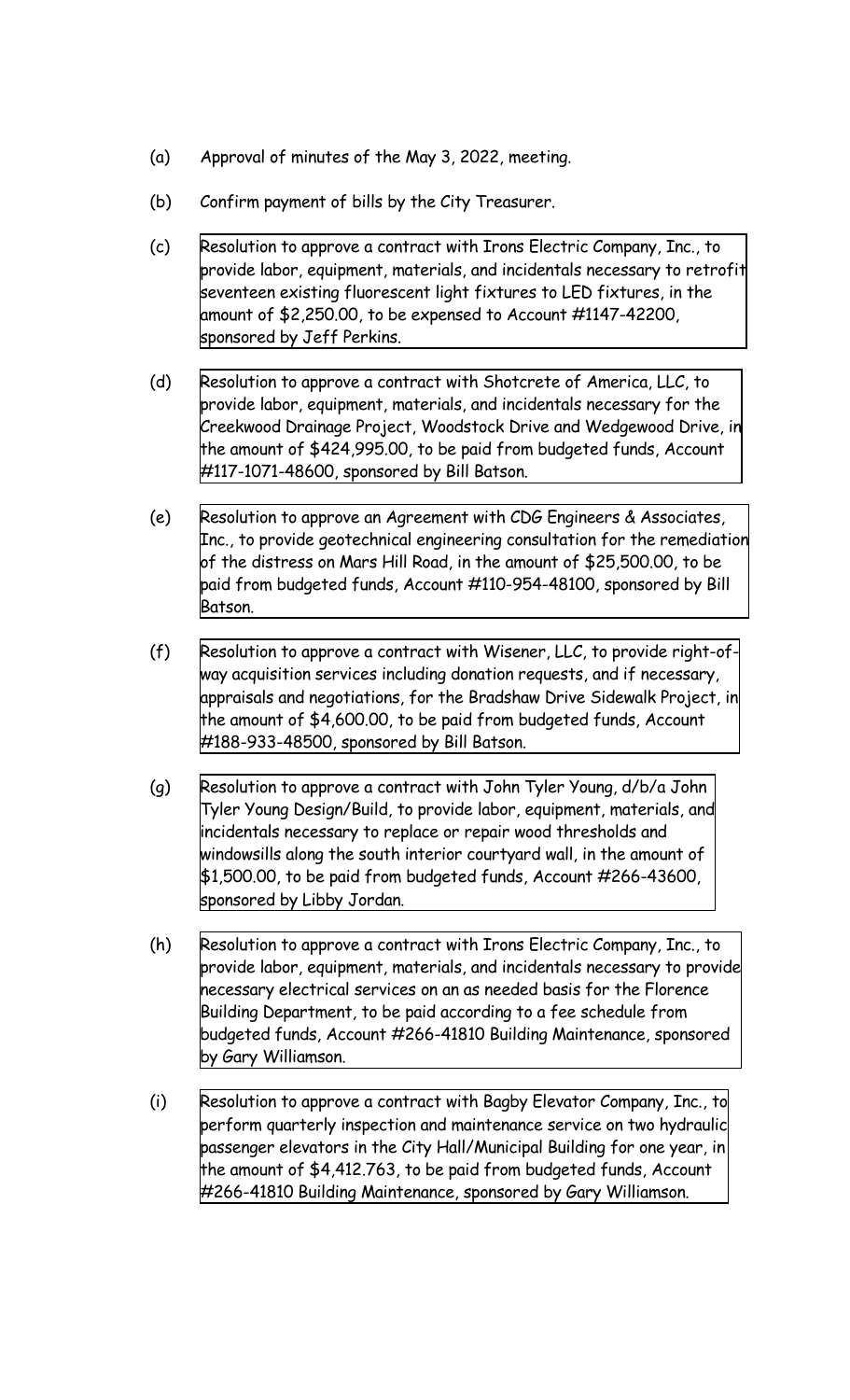- (j) Resolution to approve an Agreement with Goodwyn Mills Cawood, LLC, to provide professional services to develop plans to further enhance the Parks and Recreation facilities at Veterans Park and the Coffee-O'Neal Sportsplex, in the amount of \$22,500.00, sponsored by President Jordan and [Councilmember](http://www.shoalsweb.com/agenda/05172211j.pdf) Oliver.
- (k) Resolution to approve payment of Invoice [#A177769-IN](http://www.shoalsweb.com/agenda/05172211k.pdf) from Certified Alarm Co. Of Alabama, Inc., in the amount of \$2,802.50, sponsored by Andy Betterton.
- (l) Resolution to approve a contract with Brink Brothers Builders, LLC, to provide labor, equipment, materials, and incidentals necessary to paint the front entrance foyer at the [Florence-Lauderdale](http://www.shoalsweb.com/agenda/05172211l.pdf) Public Library, in the amount of \$1,500.00, sponsored by Andy Betterton.
- (m) Resolution to approve a contract with Brink Brothers Builders, LLC, to provide labor, equipment, materials, and incidentals necessary to restripe the parking lot at the [Florence-Lauderdale](http://www.shoalsweb.com/agenda/05172211m.pdf) Public Library, in the amount of \$5,100.00, sponsored by Andy Betterton.
- (n) Resolution to approve an application for State ESG FY 2022 funds from the Alabama [Department](http://www.shoalsweb.com/agenda/05172211n.pdf) of Economic and Community Affairs, sponsored by Melissa Bailey.
- (o) Resolution to approve an [Agreement](http://www.shoalsweb.com/agenda/05172211o.pdf) with Invoice Cloud, Inc., to amend the contract with Florence Utilities to allow the acceptance of bill payments from customers by PayPal on or through Invoice Cloud, sponsored by Sandie Preedom.
- (p) Resolution to approve an [Agreement](http://www.shoalsweb.com/agenda/05172211p.pdf) with PayPal, Inc., to enable Florence Utilities to accept bill payments from customers by PayPal on or through Invoice Cloud, sponsored by Sandie Preedom.
- (q) Resolution to approve a contract with Kimberly Peeden, to provide labor, [equipment,](http://www.shoalsweb.com/agenda/05172211q.pdf) materials, and incidentals necessary to provide janitorial services at the Florence Employee Health & Wellness Center, in the amount of \$600.00 per month, sponsored by Keith Owsley.
- (r) Resolution to approve a contract with Irons Electric Company, Inc., to provide labor, equipment, materials, and incidentals necessary to provide necessary electrical services on an as needed basis for the Florence Parks and Recreation [Department,](http://www.shoalsweb.com/agenda/05172211r.pdf) to be paid according to a fee schedule, sponsored by Bill Jordan.
- (s) Resolution to approve a contract with Jay Industrial Repair, Inc., to provide labor, equipment, materials, and incidentals necessary to provide necessary electric motor repair services on an as needed basis for the Florence Parks and Recreation [Department,](http://www.shoalsweb.com/agenda/05172211s.pdf) to be paid according to a fee schedule, sponsored by Bill Jordan.